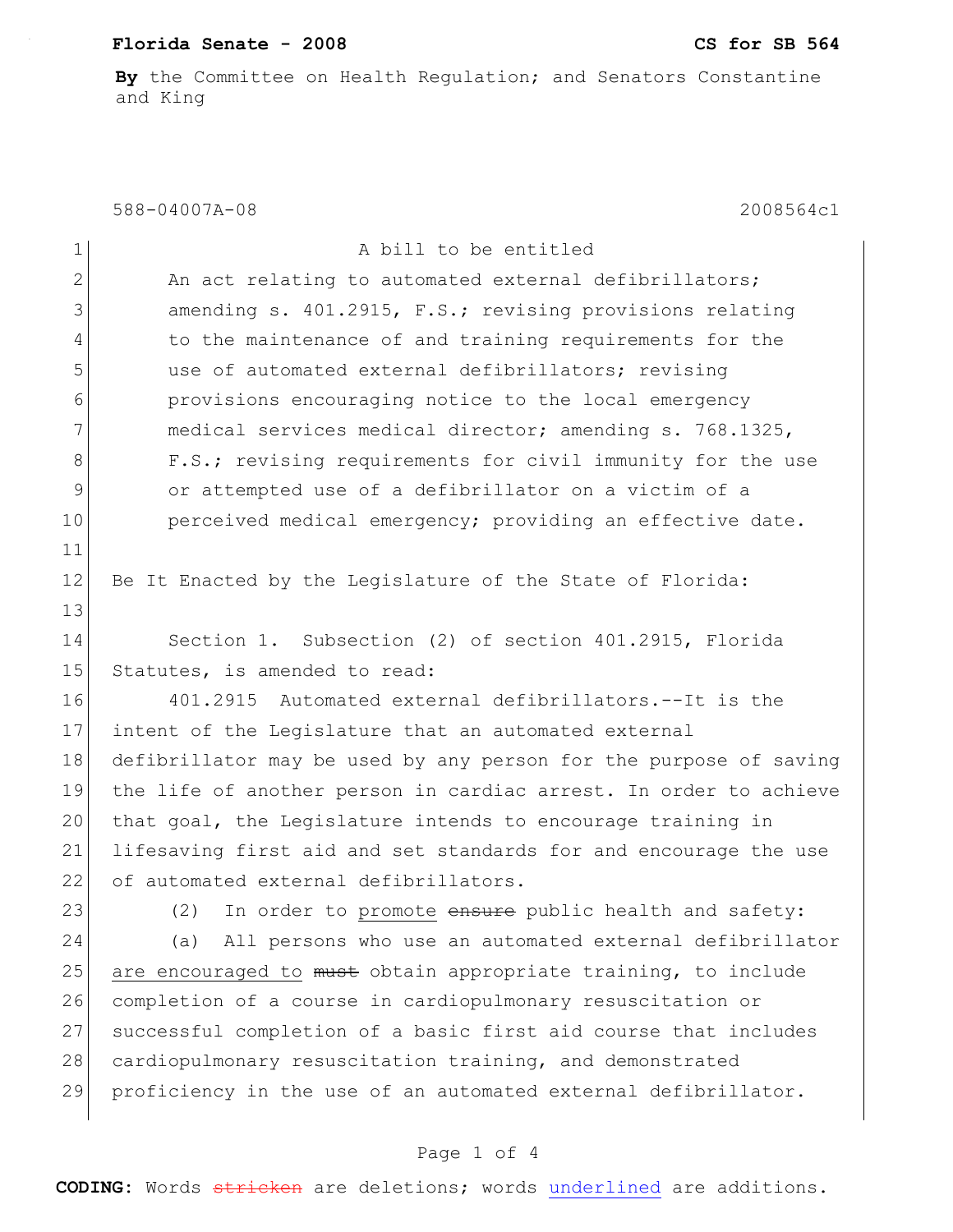588-04007A-08 2008564c1

30 (b) Any person or entity in possession of an automated 31 external defibrillator is encouraged to notify register with the 32 local emergency medical services medical director of the 33 existence and location of the automated external defibrillator.

34 (c) Any person who uses an automated external defibrillator 35 shall activate the emergency medical services system as soon as 36 possible upon use of the automated external defibrillator.

37 Section 2. Subsections (3) and (4) of section 768.1325, 38 Florida Statutes, are amended to read:

39 768.1325 Cardiac Arrest Survival Act; immunity from civil 40 liability.--

41 (3) Notwithstanding any other provision of law to the 42 contrary, and except as provided in subsection  $(4)$ , any person 43 who uses or attempts to use an automated external defibrillator 44 device on a victim of a perceived medical emergency, without 45 objection of the victim of the perceived medical emergency, is 46 immune from civil liability for any harm resulting from the use 47 or attempted use of such device. In addition, notwithstanding any 48 other provision of law to the contrary, and except as provided in 49 subsection (4), any person who makes the device available  $50$  acquired the device, including, but not limited to, a community 51 association organized under chapter 617, chapter 718, chapter 52 719, chapter 720, chapter 721, or chapter 723, is immune from 53 such liability, if the harm was not due to the failure of such 54 person acquirer of the device to:

 $\left\{\left(\frac{a}{b}\right)\right\}$  Notify the local emergency medical services medical 56 director of the most recent placement of the device within a 57 reasonable period of time after the device was placed;

58 (a) (a) Ab Properly maintain and test the device; or

### Page 2 of 4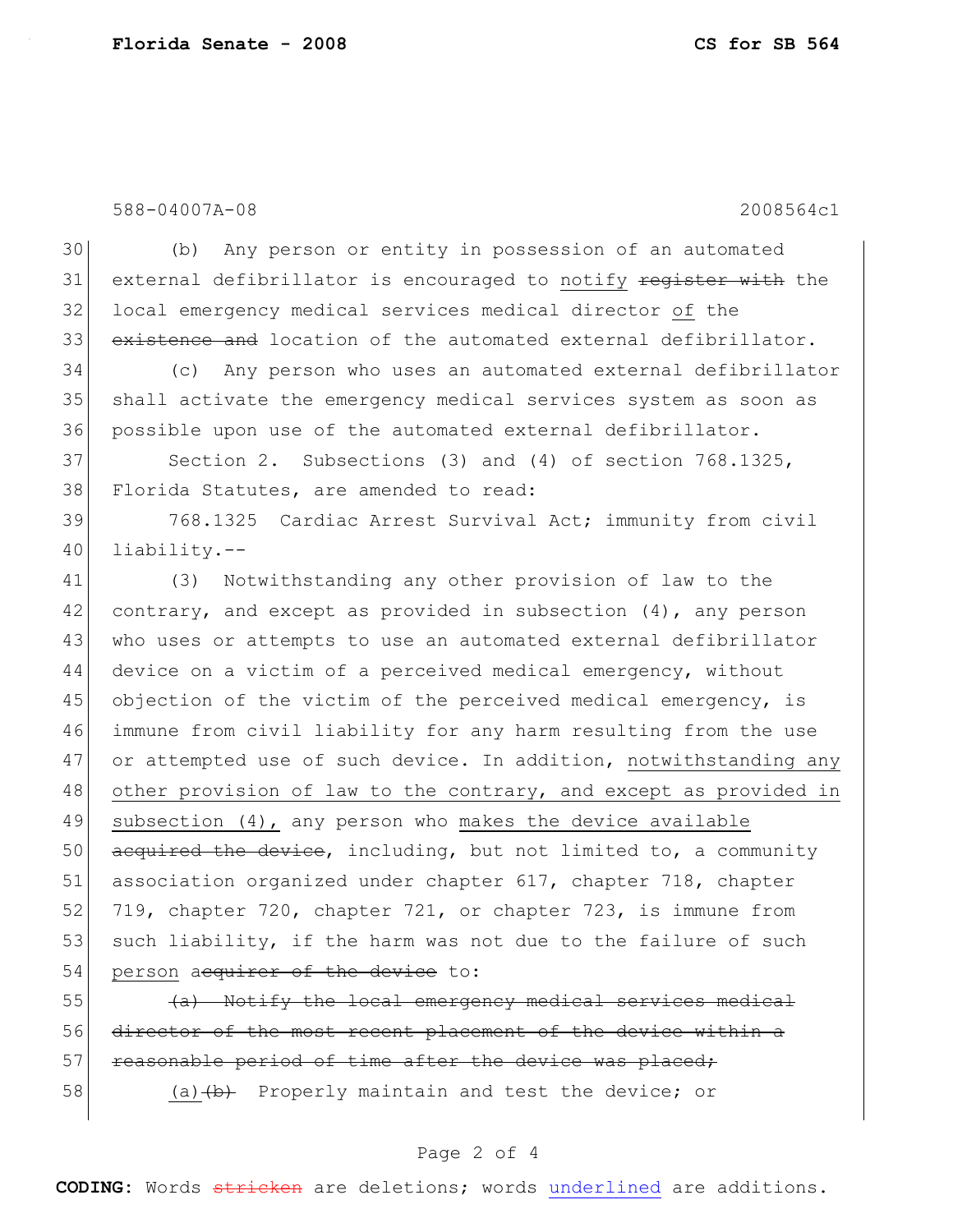588-04007A-08 2008564c1

59 (b)  $\left( e \right)$  Provide appropriate training in the use of the 60 device to an employee or agent of the person who makes the device 61 available acquirer when the employee or agent was the person who 62 used the device on the victim, except that such requirement of 63 training does not apply if:

64 1. The device is equipped with audible, visual, or written 65 instructions on its use, including the posting of visual or 66 written instructions on or adjacent to the device;

 $67$  2.1. The employee or agent was not an employee or agent who 68 would have been reasonably expected to use the device; or

 $69$  3.2. The period of time elapsing between the engagement of 70 the person as an employee or agent and the occurrence of the 71 harm, or between the acquisition of the device and the occurrence 72 of the harm in any case in which the device was acquired after 73 engagement of the employee or agent, was not a reasonably 74 sufficient period in which to provide the training.

75 (4) Immunity under subsection (3) does not apply to a 76 person if:

77 (a) The harm involved was caused by that person's willful 78 or criminal misconduct, gross negligence, reckless disregard or 79 misconduct, or a conscious, flagrant indifference to the rights 80 or safety of the victim who was harmed;

81 (b) The person is a licensed or certified health 82 professional who used the automated external defibrillator device 83 while acting within the scope of the license or certification of 84 the professional and within the scope of the employment or agency 85 of the professional;

 $86$  (c) The person is a hospital, clinic, or other entity whose 87 primary purpose is providing health care directly to patients,

#### Page 3 of 4

**CODING:** Words stricken are deletions; words underlined are additions.